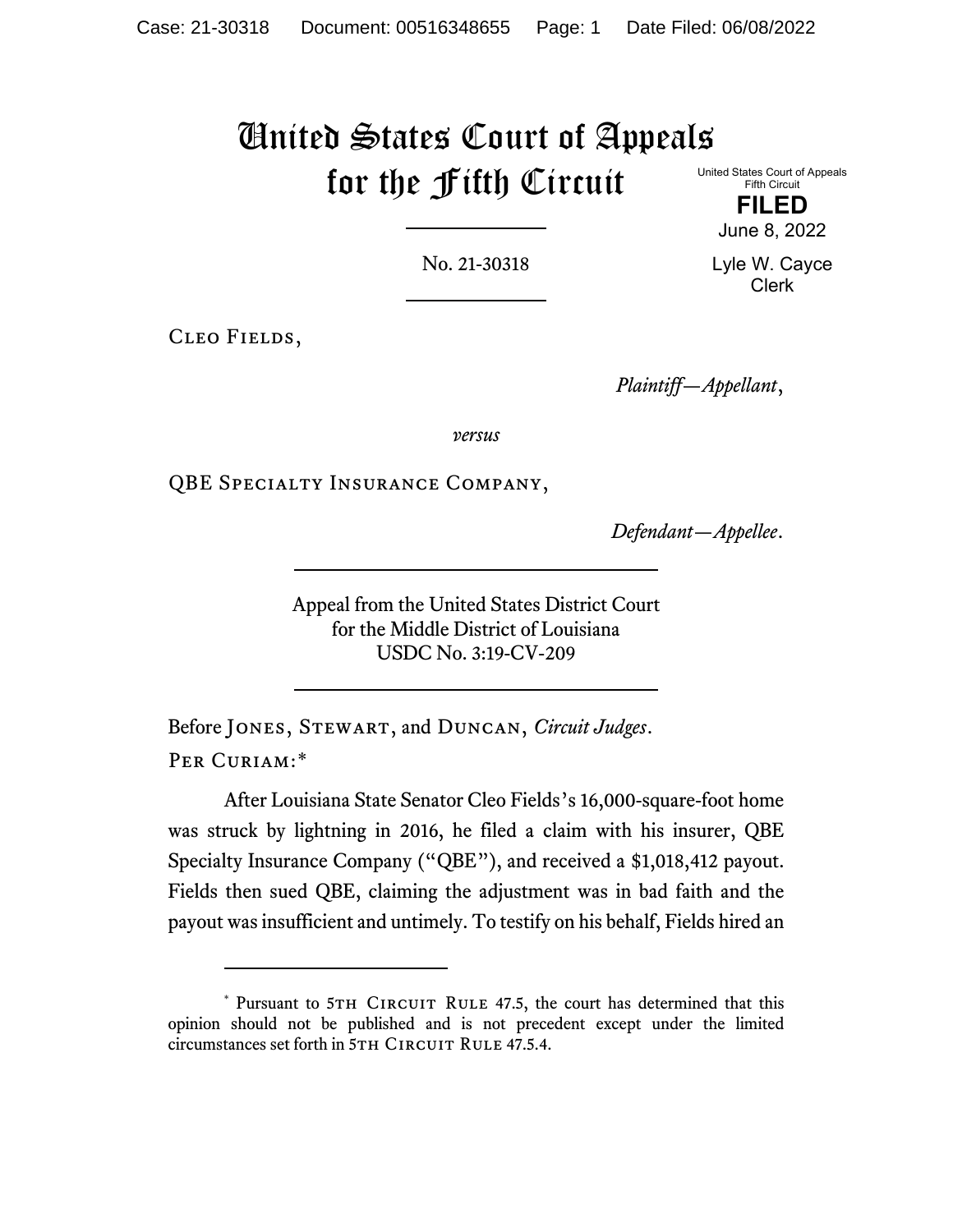engineer, who inspected the property, prepared a report, and estimated damages north of \$1.6 million. The district court excluded the engineer's testimony as unreliable and granted QBE summary judgment. We affirm.

I.

On June 28, 2016, Fields's home was struck by lightning, which damaged parts of the roof, chimney, and electrical and plumbing systems. He filed a claim under his personal insurance policy with QBE for the damage to the dwelling, damage to his personal property, and lost use. A QBE adjuster inspected Fields's home and reported a "large loss," requiring a follow-up inspection. After two more inspections, QBE's engineers prepared reports, and Fields and QBE began collecting repair estimates.

Over the next year, QBE paid Fields \$1,018,412 for the covered losses and repairs, of which \$443,452 accounted for damage to the dwelling, \$500,000 for his personal property, and \$75,000 for lost use. During that time, QBE regularly requested documentation of work performed and damages claimed, but Fields rarely responded. After paying out on Fields's claim, QBE closed it.

In June 2018, Fields sued QBE, alleging it breached the policy by underpaying his claim and violated Louisiana law by not fairly and promptly adjusting his claim. After nine months in state court, Fields voluntarily dismissed QBE's Louisiana co-defendant, $<sup>1</sup>$  $<sup>1</sup>$  $<sup>1</sup>$  so QBE removed the case to</sup> federal court. It was not until May 2019—almost three years after the lightning strikes—when Fields hired engineer John Crawford to assess the damage to his home and prepare an expert report. Crawford and his team twice visually inspected the site with Fields and analyzed QBE's documents

<span id="page-1-0"></span><sup>&</sup>lt;sup>1</sup> The dismissed co-defendant was 4LP, LLC, the company who had installed lightning protection on Fields's home.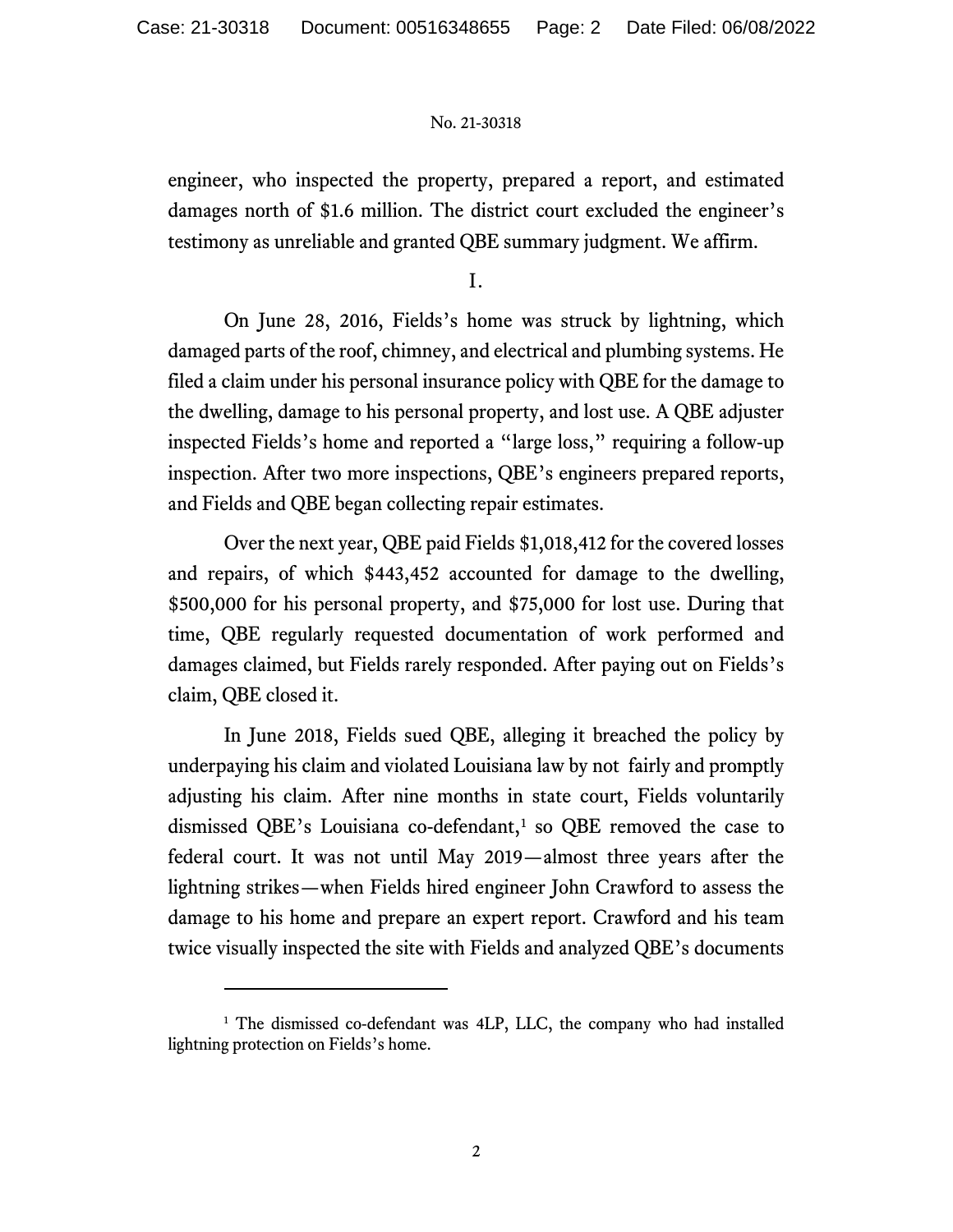and subcontractors' reports. In a February 2020 report, Crawford opined that all dwelling damage was the result of lightning strikes on June 28, 2016, and the necessary repairs and replacements would cost \$1,654,522.

QBE declined to adjust Fields's claim in response, and instead moved for summary judgment, and to exclude Crawford's report. QBE challenged Crawford's qualifications and the report's reliability under Federal Rule of Evidence 702. Before trial, the district court found Crawford qualified but excluded his report and testimony as unreliable. Days later, the district court granted summary judgment for QBE on each of Fields's claims. Fields appealed.

## II.

We review summary judgments *de novo*. *Patel v. Texas Tech Univ.*, 941 F.3d 743, 747 (5th Cir. 2019); Fed. R. Civ. P. 56(a). We review the exclusion of expert testimony for abuse of discretion. *Certain Underwriters at Lloyd's, London v. Axon Pressure Prod. Inc.*, 951 F.3d 248, 256 (5th Cir. 2020) (citation omitted).

## III.

Fields's challenge to the summary judgment rises or falls on whether the district court properly excluded Crawford's expert testimony, the only evidence offered to support his claims. To assess the admissibility of Crawford's testimony, the court was required to determine whether Crawford was "qualified as an expert by knowledge, skill, experience, training, or education"; whether his testimony would "help the trier of fact to understand the evidence or to determine a fact in issue"; whether "the testimony [was] based on sufficient facts or data" and "reliable principles and methods"; and whether Crawford "reliably applied the principles and methods to the facts of the case." FED. R. EVID. 702; *Daubert v. Merrell Dow Pharm.*, 509 U.S. 579 (1993). Fields bore the burden of establishing the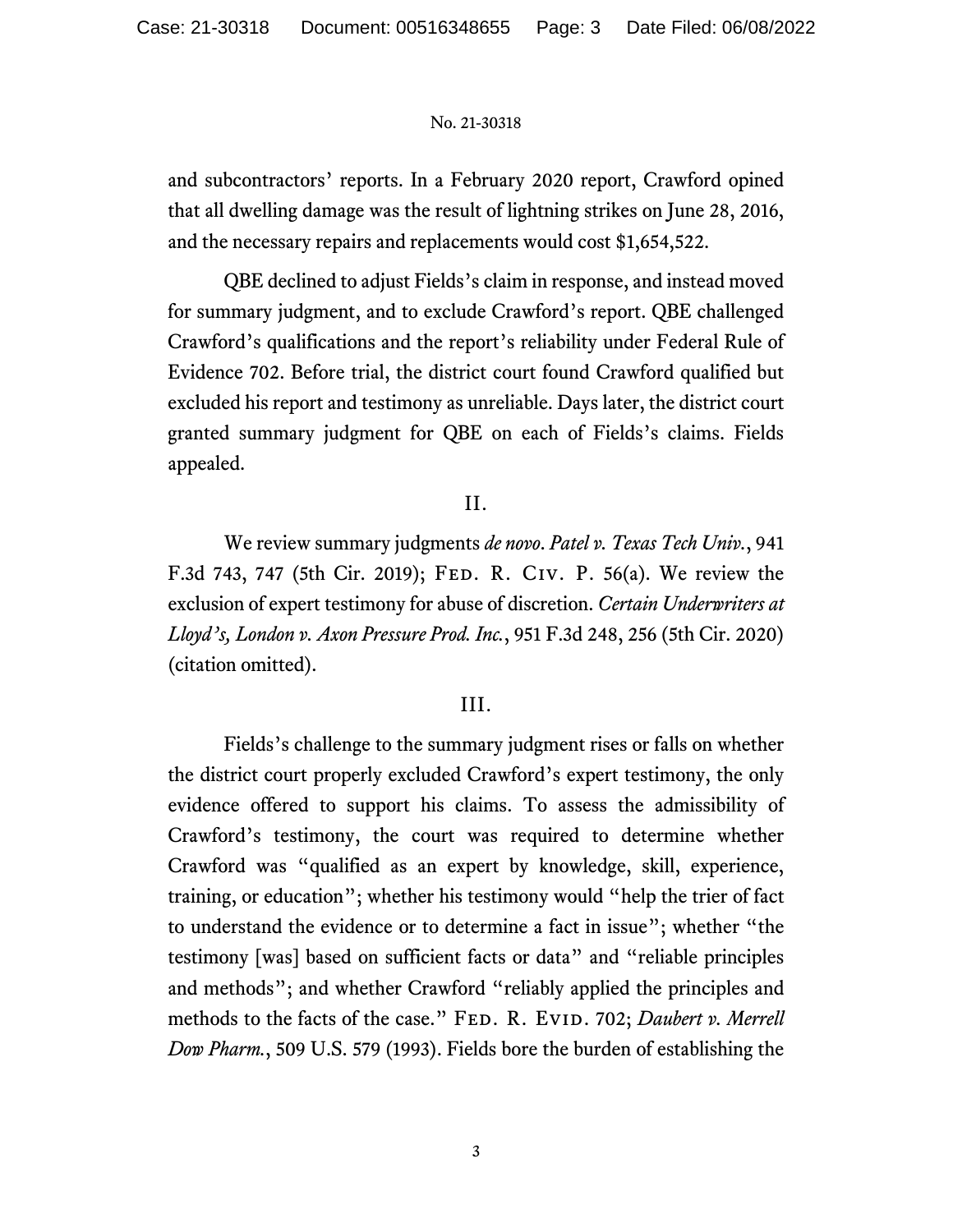admissibility of Crawford's opinions by a preponderance of the evidence. *United States v. Fullwood*, 342 F.3d 409, 412 (5th Cir. 2003). The district court determined Crawford's testimony did not meet these requirements because it was based on unreliable methods or principles. We see no abuse of discretion in that ruling and, hence, no error in the grant of summary judgment.

Crawford's report asserted that he "performed site inspections . . . to evaluate visibly existing conditions at the subject property" because "[t]he subject residence was reportedly damaged by lightning on June 28, 2016." Based on lightning strike data, Crawford reasoned that at least 10 lightning strikes could have hit Fields's home that day. In his experience, lightning generally damages structures with fire, electric currents, and shock waves. At Fields's home, Crawford concluded, the lightning strikes by way of shock waves and power surges "caused damage to the slate roof, copper roof, roof framing, chimney, porch tile, interior finishes, subsurface natural gas lines, air conditions systems, and low and high voltage electoral systems and components."

Crawford asserted that this determination was based on his site inspections, his speaking to Fields, QBE's reports and estimates, and his engineering, restoration, and contractor experience. During the inspection, Crawford claimed to have smelled natural gas and to have observed damaged, repaired, and displaced slate roof tiles and copper panels; patches of dead grass; a displaced lightning rod; replaced chimney stones; shards of slate; charred roof decking and insulation; damages to rafters; drywall cracks; and a water stain on the third-floor ceiling.

The parties agree that some repairs and estimates had already been performed before the inspection. But Crawford had not spoken with any other inspectors, was unsure when the roof was last repaired or replaced, and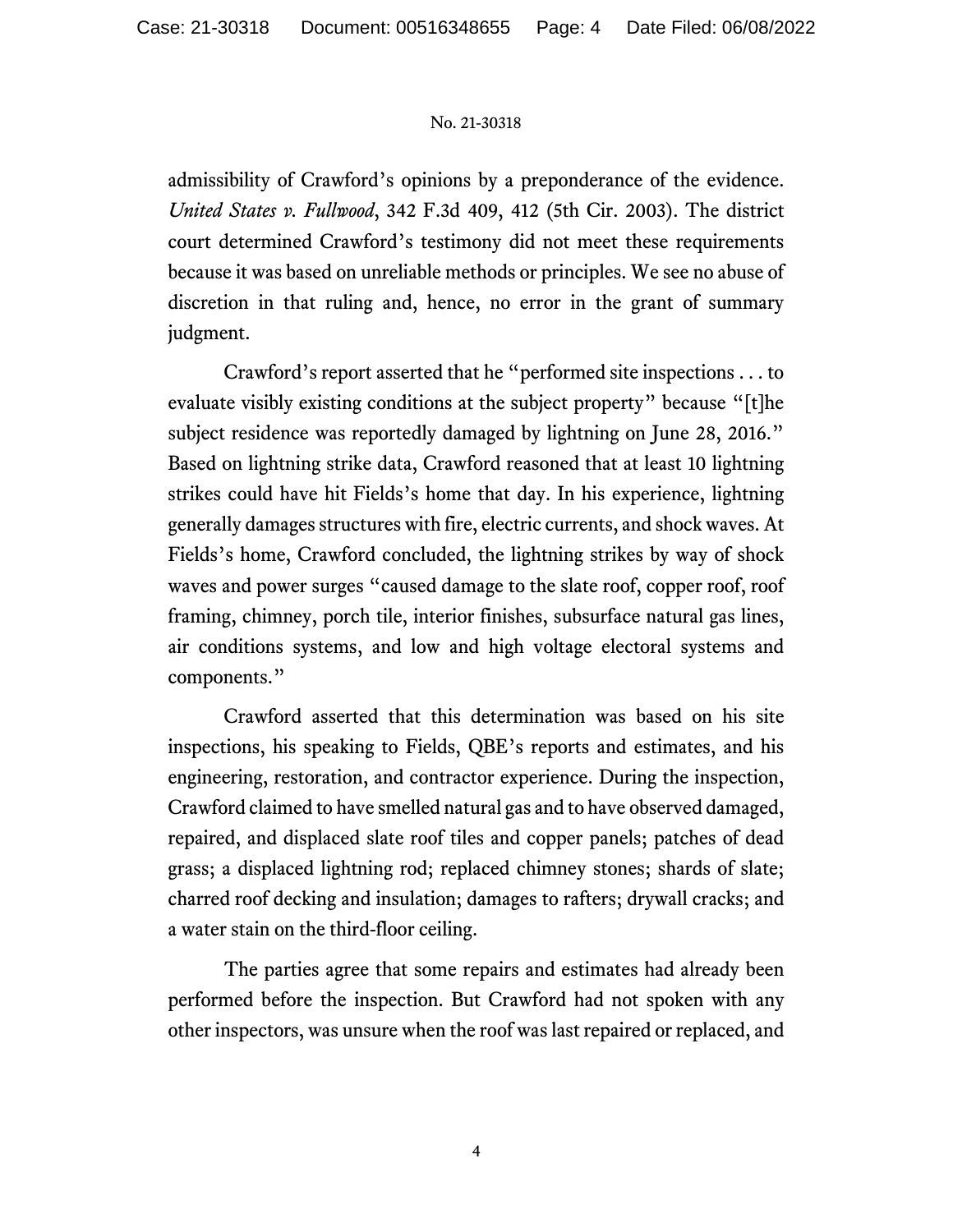was confused about "what exactly had and had not been done" before and since the lightning strikes. Crawford did not perform any independent testing on the roof or electrical systems, relying on Fields's representations that the roof was replaced in 2008 and that every component was not working. In most instances, Crawford simply recommended "replacement . . . in lieu of repair," given lightning's usual effects on roofs and electrical systems.

While his opinions based on experience are not inherently unreliable, Crawford still needed to show how his experience or expertise led to his conclusions, especially about causation. *See, e.g.*, *Bias v. Standard Guar. Ins. Co.*, 385 F. App'x 398, 400 (5th Cir. 2010) (noting "causation should come first and the cost second, not the other way around"). He failed to do so. As the district court recognized, the passage of time, lack of accounting for poststrike repairs, reliance on Fields's representations alone, and drastic difference in repair estimates all cast doubt on the reliability of Crawford's underlying principles and methods.

As a last-ditch effort, Fields frames QBE's *Daubert* motion as limited to only some of Crawford's opinions. On this view, even if those few opinions are inadmissible, the court abused its discretion by excluding the rest without explaining why. That argument fails. As the district court's summaryjudgment order stressed, QBE challenged the admissibility of the *entirety* of Crawford's testimony. It then became Fields's burden to demonstrate its admissibility by a preponderance of the evidence. *Fullwood*, 342 F.3d at 412. He failed to do so, and the district court thoroughly explained why.

In sum, to satisfy Rule 702 and *Daubert*, Crawford needed to explain how the evidence informed his conclusions. That requires more than the declaration that "it is so." *Hathaway v. Bazany*, 507 F.3d 312, 318 (5th Cir. 2007). The district court therefore did not abuse its discretion in excluding Crawford's report and testimony. And without that evidence, there is no